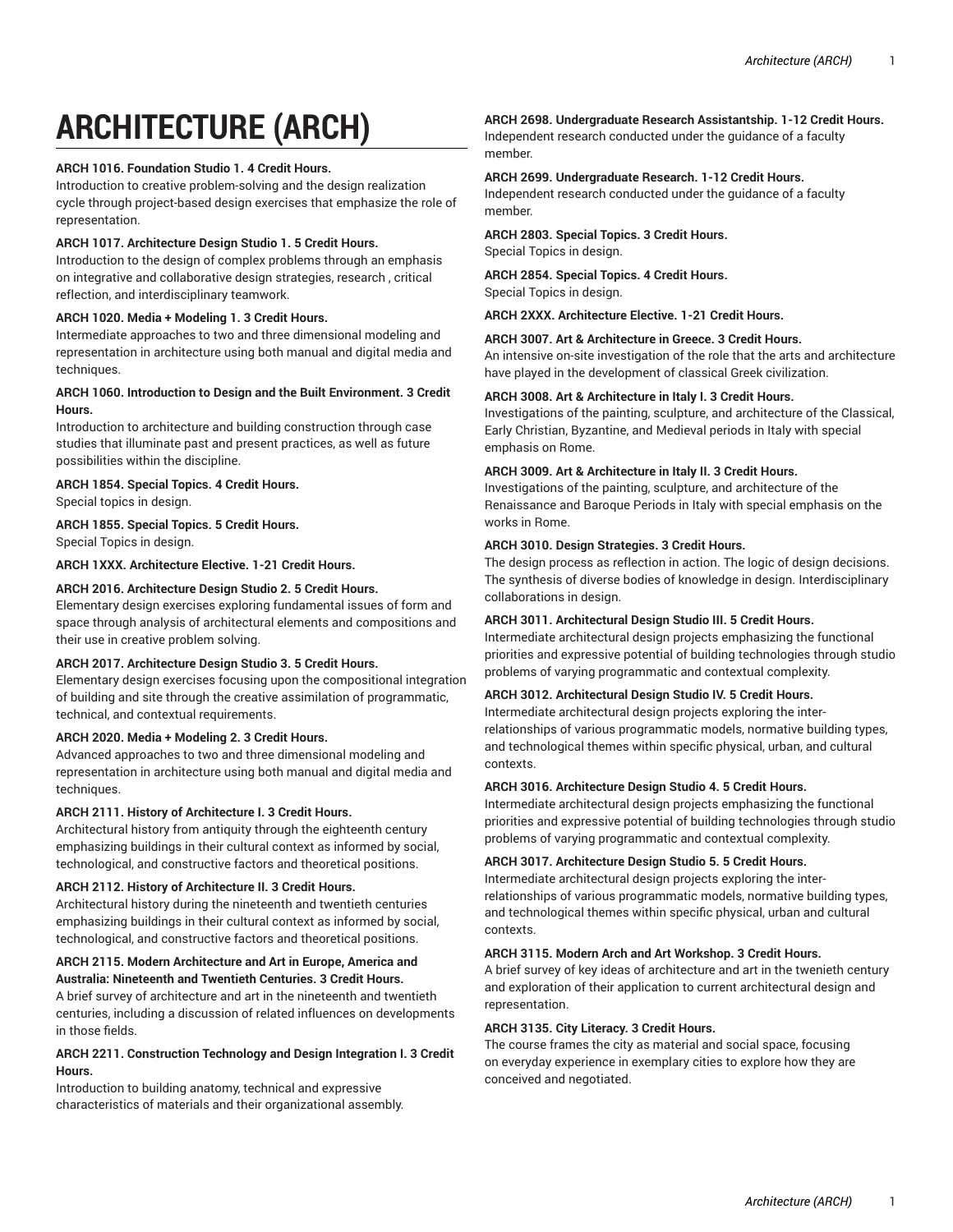## **ARCH 3231. Environmental Systems and Design Integration I. 3 Credit Hours.**

Human physiology, the occupation of space, and principles of sustainability. Micro-climate, energy consumption, thermal loading, passive solar strategies, daylighting, optics, and acoustics.

## **ARCH 3241. Fundamentals of Structures. 3 Credit Hours.**

Physics of structure: principles of statics, strengths of materials, and the dynamic forces acting upon them.

#### **ARCH 3855. Special Topics. 5 Credit Hours.**

Special Topics in design.

## **ARCH 3XXX. Architecture Elective. 1-21 Credit Hours.**

#### **ARCH 4011. Architectural Design Studio V. 5 Credit Hours.**

Advanced studies in architectural design emphasizing application of analytical, conceptual, and representational skills within projects that engage and problematize urban context culturally, ecologically, and technologically.

#### **ARCH 4012. Architectural Design Studio VI. 5 Credit Hours.**

Advanced studies in architectural design emphasizing application of analytical, conceptual, and representational skills within projects that engage and problematize context culturally, ecologically, and technologically.

#### **ARCH 4015. Structures 1. 3 Credit Hours.**

Gravity loads on building structures. Introduction to structural planning. Design of wood and steel structures. Properties of wood and architectural metals. Computer-based analysis of structures.

#### **ARCH 4016. Architecture Design Studio 6. 5 Credit Hours.**

Advanced studies in architectural design emphasizing application of analytical, conceptual, and representational skills within projects that engage and problematize urban context culturally, ecologically and technologically.

#### **ARCH 4017. Architecture Design Studio 7. 6 Credit Hours.**

Advanced studies in architectural design emphasizing application of analytical, conceptual, and representational skills within projects that engage and problematize urban context culturally, ecologically and technologically. Capstone Design Studio.

#### **ARCH 4025. Structures 2. 3 Credit Hours.**

Lateral loads and lateral load resisting systems for building structures. Design and application of Portland cement concrete mixtures. Design of reinforced concrete structures. Building foundations.

#### **ARCH 4107. Introduction to Historic Preservation. 3 Credit Hours.**

This course provides an overview of the history, philosophy, organization, current legislation, policies, and practice of historic preservation.

## **ARCH 4109. Architecture and Minimalism. 3 Credit Hours.**

This course examines the influence of "minimalism," the 1960s art phenomenon, upon architecture culture and production from 1968 present.

## **ARCH 4110. Public Space: Questions and Configurations. 3 Credit Hours.**

This course addresses questions concerning present-day configurations of public space as a platform for analysis of the contemporary city.

#### **ARCH 4112. Architecture in Georgia. 3 Credit Hours.**

A field study and archival research on the architecture of the state of Georgia outside of Atlanta.

#### **ARCH 4113. History of Renaissance and Mannerist Architecture. 3 Credit Hours.**

Investigation of the history and theory of Renaissance and Mannerist architecture with a primary emphasis on Italy.

#### **ARCH 4114. Medieval Architecture. 3 Credit Hours.**

Investigations of the architecture of Medieval Europe with an emphasis on English and French Romanesque and Gothic, including towns and castles.

#### **ARCH 4115. Introduction to Principles of Classical Design. 3 Credit Hours.**

An introduction to the principles of Classical and traditional architectural design through readings, discussions, and site visits with Classical architects.

#### **ARCH 4117. Architecture and the Arts and Crafts Movement. 3 Credit Hours.**

Investigations in the theory, design, and building methods of English and American architects associated with the Arts and Crafts Movement.

#### **ARCH 4118. American Academic Architecture. 3 Credit Hours.**

Investigations of the history and theory of late nineteenth- and twentiethcentury classicism in America.

**ARCH 4119. Architecture of Frank Lloyd Wright. 3 Credit Hours.** Investigations on the life and work of Frank Lloyd Wright.

#### **ARCH 4120. Atlanta Architecture. 3 Credit Hours.**

Investigations through lectures, reading, and research of the history of Atlanta architecture and significant architectural firms from the city's founding to the present.

#### **ARCH 4123. European Modernism. 3 Credit Hours.**

Survey of European architecture from Art Nouveau to LeCorbusier.

#### **ARCH 4124. History of Architecture in the United States. 3 Credit Hours.** History investigations of architecture within the continental United States from the colonial period to the present.

#### **ARCH 4125. French Architecture from Ledoux to LeCorbusier. 3 Credit Hours.**

History of French architecture from Ledoux to LeCorbusier with special emphasis on Paris.

#### **ARCH 4126. Paris Urban History. 3 Credit Hours.**

The social, cultural, urban, and architectural history of the city of Paris, from its founding until the present. Course offered in Paris only.

# **ARCH 4127. Introduction to Art and Architecture in Italy. 1 Credit Hour.**

Required preparation for the COA Summer Program in Italy. The course includes the fundamentals of art and architecture, basic Italian language skills, and library research for required summer program projects.

#### **ARCH 4128. Barcelona: Architecture, Urban Design, Public Space. 3 Credit Hours.**

Architectural history of the city of Barcelona and its public spaces, with a focus on the major urban and architectural projects since 1850. Offered through the Studies Abroad Program.

#### **ARCH 4129. Form and Narrative: Cross Media Analysis. 3 Credit Hours.** This theory course will involve an extended comparison between architecture and related art forms, especially painting, film, and writing.

# **ARCH 4133. Architecture and Discourse of the Everyday. 3 Credit Hours.**

Application of the concept of the everyday to architectural practice from perspectives of European social theory, American cultural landscape studies, and contemporary architectural theory.

## **ARCH 4137. Postwar Architecture and Urbanism in the U.S.: Design, Politics & History. 3 Credit Hours.**

Introduction to the economic, social, political, cultural, and technological forces that shape architecture and cities in the United States after World War II.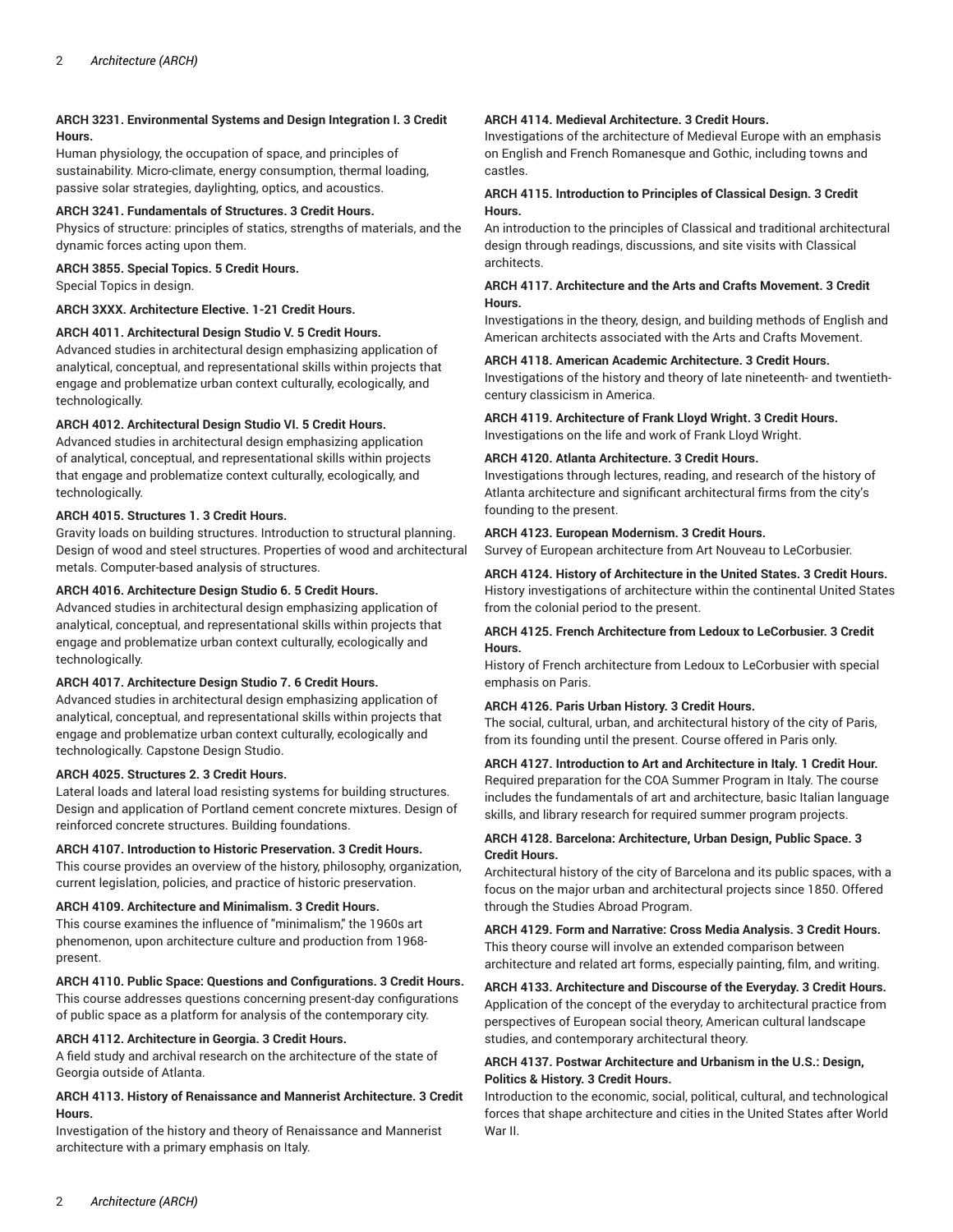#### **ARCH 4140. Modern and Contemporary Architectual Theory and Criticism. 3 Credit Hours.**

Introduction to modern and contemporary architectural theory and criticism, including writings and manifestoes, analyses, projects and buildings.

#### **ARCH 4142. Dwelling: Histories and Theories of Enviornmental Behavior and Design. 3 Credit Hours.**

Explores scholarship and case studies from multiple disciplines relating to issues of place, community identity and memory, culturally constructed meaning, and appropriate use of resources.

#### **ARCH 4143. Museums: History, Theory, Design. 3 Credit Hours.**

Investigates museums as manifestations of the construction and content of knowledge, the public mission of cultural and scientific institutions and the framing of visitors experience.

#### **ARCH 4151. History of Urban Form. 3 Credit Hours.**

History of the city as a collective work of architecture with an emphasis on the city's physical form and space. Credit not allowed for both ARCH 4151 and COA 6151.

#### **ARCH 4220. Construction Technology and Design Integration II. 3 Credit Hours.**

Integration, representation, and constructability of building assemblies and structural systems. Grading, drainage, foundations, structure, and enclosure in relation to building codes and principles of sustainability.

#### **ARCH 4225. Reinvestigating the Detail: The Ornamental and the Everyday. 3 Credit Hours.**

Explores the role of the detail in contemporary architectural practice.

#### **ARCH 4226. Green Construction. 3 Credit Hours.**

This course focuses on the means, methods, strategies, and technologies to improve the energy efficiency and performance of buildings, and to reduce the environmental impact of buildings. Credit will not be awarded for both ARCH 4226 and ARCH 6226 or ARCH 4226 and BC 4710.

#### **ARCH 4227. Architecture and Ecology. 3 Credit Hours.**

Introduction to ecological design theory, research, and practice in architecture, including writings, criticism, and analyses of buildings and projects.

#### **ARCH 4231. Environmental Systems and Design Integration II. 3 Credit Hours.**

Active building systems design: artificial lighting, mechanical, electrical, communication, transportation systems. Case studies of integrated and sustainable building assemblies.

#### **ARCH 4232. On Growth and Form. 3 Credit Hours.**

Combination of aesthetic theory, history and digital design theory. The tracing of digital design (or generative design) back to its early roots in Romanticism.

#### **ARCH 4240. Building Simulation in Design Practice. 3 Credit Hours.**

Numerical simulation of performance of characteristics of whole buildings. Review of the finite element method for uniform treatment of transport phenomena in different building technology domains. Credit not awarded for both ARCH 4240 and ARCH 6241.

#### **ARCH 4252. Architectural Structures and Design Integration II. 3 Credit Hours.**

Lateral loads and lateral load resisting systems for building structures. Design and application of Portland cement concrete mixtures. Design of reinforced concrete structures. Building foundations.

# **ARCH 4253. Advanced Structures Seminar. 3 Credit Hours.**

Fundamentals of steel and concrete design and the computerized design of steel and concrete structural systems for multi-story buildings.

# **ARCH 4303. Programming and Building Evaluation. 3 Credit Hours.**

Building programming and evaluation of building performance with respect to the aims of organizational users, policy development, and the process of planning and design decisions.

## **ARCH 4305. Near and Far: Cross-Cultural Practices in Art, Architecture and Design. 3 Credit Hours.**

This course will address the material culture of globalization and cultural diffusion, emphasizing the multicultural registers of work produced between and across geographical, cultural, and disciplinary boundaries.

# **ARCH 4310. How do we dwell?. 3 Credit Hours.**

Explores environmental behavior and the role of design in it through exploration of place and space, communal identity and memory, and natural and social ecology.

## **ARCH 4315. Professional Practice of Architecture. 3 Credit Hours.**

Principles and framework of professional practice including ethics, legal climate, business practices and contracts, project process and management, office organization, and methods of building production.

## **ARCH 4316. Traditions of Architectural Practice. 3 Credit Hours.**

Critical examination of architectural practice. Cultural derivation and technological transformation of various conventions of representation, construction, and design; speculation about future paradigms of architectural practice.

## **ARCH 4320. Retrofitting Suburbia. 3 Credit Hours.**

Study of suburban redevelopment trends, projects, and policies that improve environmental, social, and economic sustainability, with an emphasis on urban design strategies. Credit not awarded for both ARCH 4320 and COA 6120.

## **ARCH 4330. Understanding Clients and Users: Methods for Programming and Evaluation. 3 Credit Hours.**

Theories and methods of architectural programming and evaluation.

# **ARCH 4334. Housing and Culture. 3 Credit Hours.**

Examination of social, cultural, and behavioral issues as they influence the form of houses and housing.

## **ARCH 4335. The Social Practice of Architecture. 3 Credit Hours.**

Introduction to theories and findings about human use and experience of architecture.

## **ARCH 4350. Architectural Theory. 3 Credit Hours.**

A critical perspective on the topics, voices, and texts that have dominated architectural discourse in the West.

## **ARCH 4411. Introduction to Visual Arts. 3 Credit Hours.**

Orientation to issues of visual perception and representation of form and space through freehand drawing, composition, color, texture, mixedmedia, and journal making.

## **ARCH 4412. Drawing and the Human Figure. 3 Credit Hours.**

Studio instruction in figure drawing from the live model with emphasis on the structure and dynamics of the human figure.

## **ARCH 4413. Collage Making. 3 Credit Hours.**

Concepts of collage within art, architecture, and culture; manual and electronic approaches to two and three-dimensional collage making.

## **ARCH 4414. Representation in Watercolor. 3 Credit Hours.**

Introductory course in the use of transparent watercolor for field painting and architectural representation. Theory of pigment characteristics in applied painting.

# **ARCH 4415. Photography I. 3 Credit Hours.**

Introduction to studio, darkroom, and field photography with emphasis on composition, processing, and printing.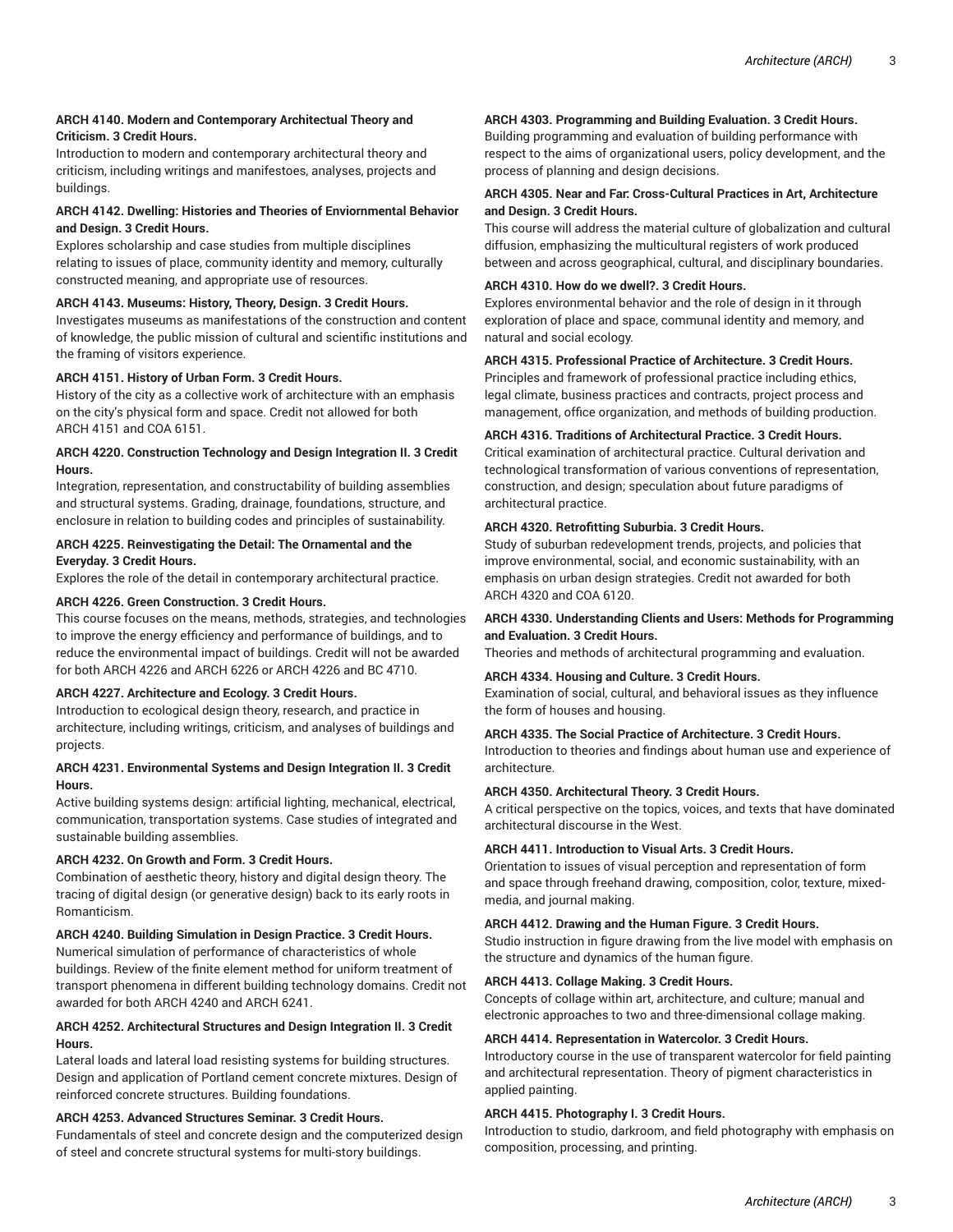#### **ARCH 4416. Photography II. 3 Credit Hours.**

Advanced techniques in photography. Use of color, filters, four-by- five format cameras with emphasis on architectural photography.

# **ARCH 4417. Building Furniture and Furnishing Buildings. 3 Credit Hours.**

A course that focuses on schematic design development of furniture. The emphasis of this course is on conceptual development and material and structural clarity.

# **ARCH 4447. Urban Ecological Design. 3 Credit Hours.**

This course engages the contemporary issues of urban ecology and its articulation to design. It explores relationship between urban forms and flows of ecology, energy, material, water and information. Credit will not be awarded for both ARCH 4447 and ARCH 6447 or ARCH 4447 and CP 6836.

## **ARCH 4503. BIM (Building Information Modeling) Applications. 3 Credit Hours.**

Survey of Building Information Modeling - its technologies exploration of new technologies to be applied and new procedures of project execution. Credit is not awarded for both ARCH 4503 and ARCH 6503.

## **ARCH 4505. Geometric Constructs. 3 Credit Hours.**

Geometric surface and solid construction fundamentals using parametric modeling tools; use of sketching workbenches. Credit will not be awarded for both ARCH 4505 and ARCH 6505.

# **ARCH 4507. Parametric Design. 3 Credit Hours.**

Exploration of concepts and mechanisms for creating custom parametric models that use hierarchies of relationships, constraints and rules for architectural components through parameters. Credit not awarded for both ARCH 4507 and ARCH 6507.

# **ARCH 4508. Shape Grammars. 3 Credit Hours.**

Shape grammars are a powerful formal system for the generative description, interpretation and evaluation of designs. Credit will not be awarded for both ARCH 4508 and ARCH 6508.

## **ARCH 4515. Collaborative Design Workshop. 3 Credit Hours.**

Collaborative Design Workshop provides a platform for students to participate in a "live project" that requires them to navigate external relationships and constraints as part of the design process.

# **ARCH 4630. Architecture, Space and Culture. 3 Credit Hours.**

Analytical models of the social functions of architectural space and evaluation of associated design choices, across a variety of building types.

# **ARCH 4698. Undergraduate Research Assistantship. 1-12 Credit Hours.**

Independent research conducted under the guidance of a faculty member.

# **ARCH 4699. Undergraduate Research. 1-12 Credit Hours.**

Independent research conducted under the guidance of a faculty member.

# **ARCH 4701. Analog-Digital Design Computing. 3 Credit Hours.**

Analog and digital approaches in design computation. Visual and symbolic representations. Algorithmic and computational tools. History and logic. Credit will not be awarded for both ARCH 4701 and ARCH 6501.

# **ARCH 4702. Design Scripting. 3 Credit Hours.**

Learning the concepts and application of scripting languages in architecture and form generation. Credit will not be awarded for both ARCH 4702 and ARCH 6502.

# **ARCH 4770. Psychology and Environmental Design. 3 Credit Hours.**

Introduction to psychological concepts relevant to environmental design. Survey of selected methods for assessing human-made environments. Crosslisted with PSYC 4770.

**ARCH 4801. Special Topics. 1 Credit Hour.**

**ARCH 4802. Special Topics. 2 Credit Hours.**

**ARCH 4803. Special Topics. 3 Credit Hours.**

**ARCH 4804. Special Topics. 4 Credit Hours.**

**ARCH 4805. Special Topics. 5 Credit Hours.**

**ARCH 4811. Special Topics: Architectural Design. 1 Credit Hour.**

**ARCH 4812. Special Topics: Architectural Design. 2 Credit Hours.**

**ARCH 4813. Special Topics: Architectural Design. 3 Credit Hours.**

**ARCH 4814. Special Topics: Architectural Design. 4 Credit Hours.**

**ARCH 4815. Special Topics: Architectural Design. 5 Credit Hours.**

**ARCH 4821. Special Topics: History, Theory, and Criticism. 3 Credit Hours.**

**ARCH 4822. Special Topics: History, Theory, and Criticism. 3 Credit Hours.**

**ARCH 4823. Special Topics: History, Theory, and Criticism. 3 Credit Hours.**

**ARCH 4831. Special Topics: Architectural Technology. 3 Credit Hours. ARCH 4832. Special Topics: Architectural Technology. 3 Credit Hours.**

**ARCH 4833. Special Topics: Architectural Technology. 3 Credit Hours.**

**ARCH 4841. Special Topics: Professional and Social Practice. 3 Credit Hours.**

**ARCH 4842. Special Topics: Professional and Social Practice. 3 Credit Hours.**

**ARCH 4843. Special Topics: Professional and Social Practice. 3 Credit Hours.**

**ARCH 4851. Special Topics: Visual Arts and Computing. 1 Credit Hour.**

**ARCH 4852. Special Topics: Visual Arts and Computing. 2 Credit Hours.**

**ARCH 4853. Special Topics: Visual Arts and Computing. 3 Credit Hours.**

**ARCH 4855. Special Topics. 5 Credit Hours.** Special topics in design.

**ARCH 4863. Special Topics. 3 Credit Hours.** Topics of current interest in architecture.